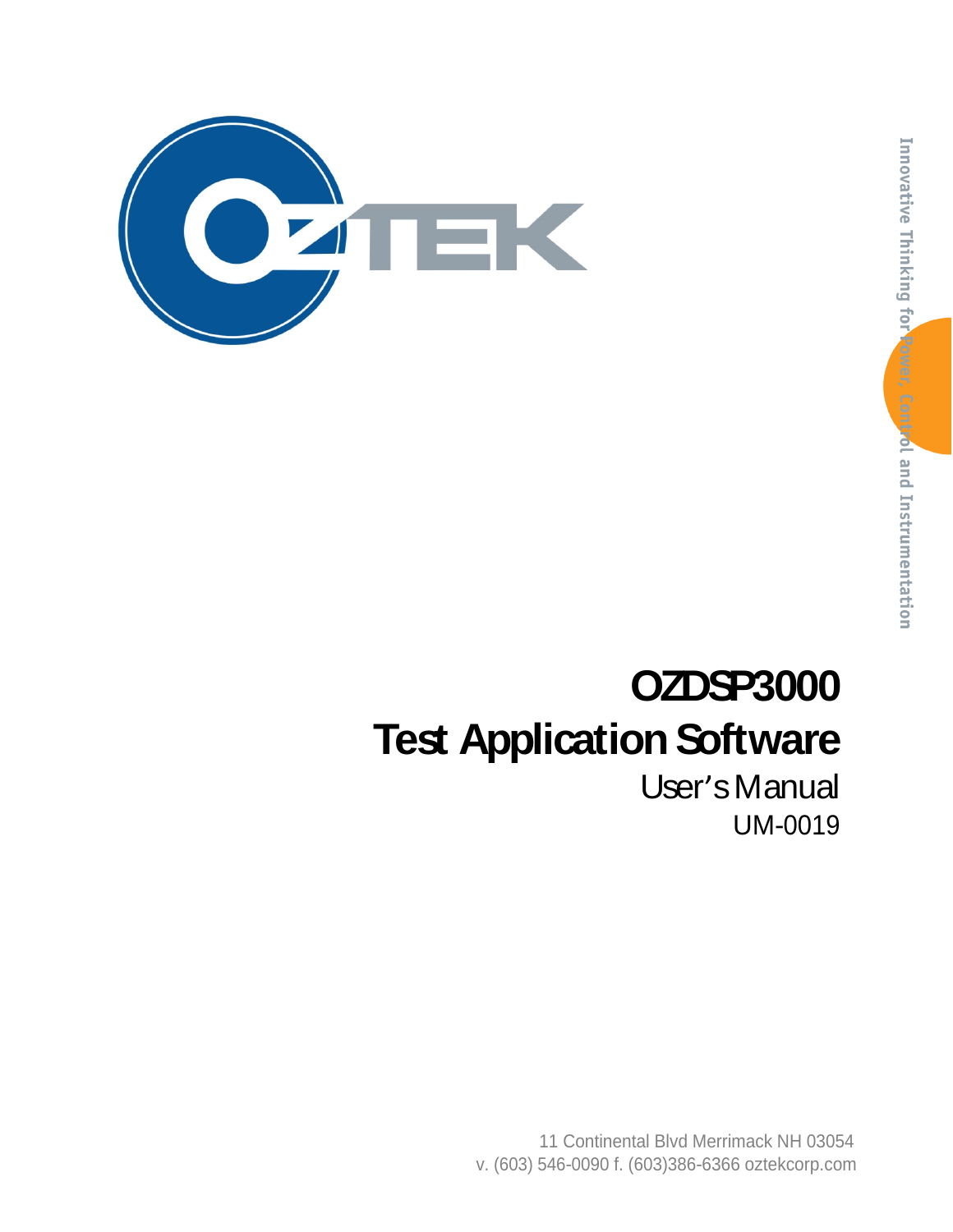#### **About Oztek**

Oztek Corp. is proven innovator of power, control, and instrumentation solutions for the most demanding industrial applications. Oztek products include variable motor drives, grid tie inverters, frequency converters, stand alone inverters, DC/DC converters, and DSP based control boards for power control applications.

#### **Trademarks**

OZDSP3000 is a trademark of Oztek Corp. Other trademarks, registered trademarks, and product names are the property of their respective owners and are used herein for identification purposes only.

#### **Notice of Copyright**

Oztek OZDSP3000 Test Application Software User's Manual © August 2009 Oztek Corp. All rights reserved.

#### **Exclusion for Documentation**

UNLESS SPECIFICALLY AGREED TO IN WRITING, Oztek Corp. ("Oztek")

- (A) MAKES NO WARRANTY AS TO THE ACCURACY, SUFFICIENCY OR SUITABILITY OF ANY TECHNICAL OR OTHER INFORMATION PROVIDED IN ITS MANUALS OR OTHER DOCUMENTATION.
- (B) ASSUMES NO RESPONSIBILITY OR LIABILITY FOR LOSSES, DAMAGES, COSTS OR EXPENSES, WHETHER SPECIAL, DIRECT, INDIRECT,<br>CONSEQUENTIAL OR INCIDENTAL, WHICH MIGHT ARISE OUT OF THE USE OF SUCH INFORMATION. THE USE OF ANY SUCH INFORMATION WILL BE ENTIRELY AT THE USER'S RISK.
- (C) IF THIS MANUAL IS IN ANY LANGUAGE OTHER THAN ENGLISH, ALTHOUGH STEPS HAVE BEEN TAKEN TO MAINTAIN THE ACCURACY OF THE TRANSLATION, THE ACCURACY CANNOT BE GUARANTEED. APPROVED OZTEK CONTENT IS CONTAINED WITH THE ENGLISH LANGUAGE VERSION WHICH IS POSTED AT WWW.OZTEKCORP.COM.

**Date and Revision** July 2011 Rev B

**Part Number** UM-0019

#### **Contact Information**

USA and the contract of the contract of the contract of the contract of the contract of the contract of the contract of the contract of the contract of the contract of the contract of the contract of the contract of the co Telephone: 603-546-0090 Fax: 603-386-6366 Email techsupport@oztekcorp.com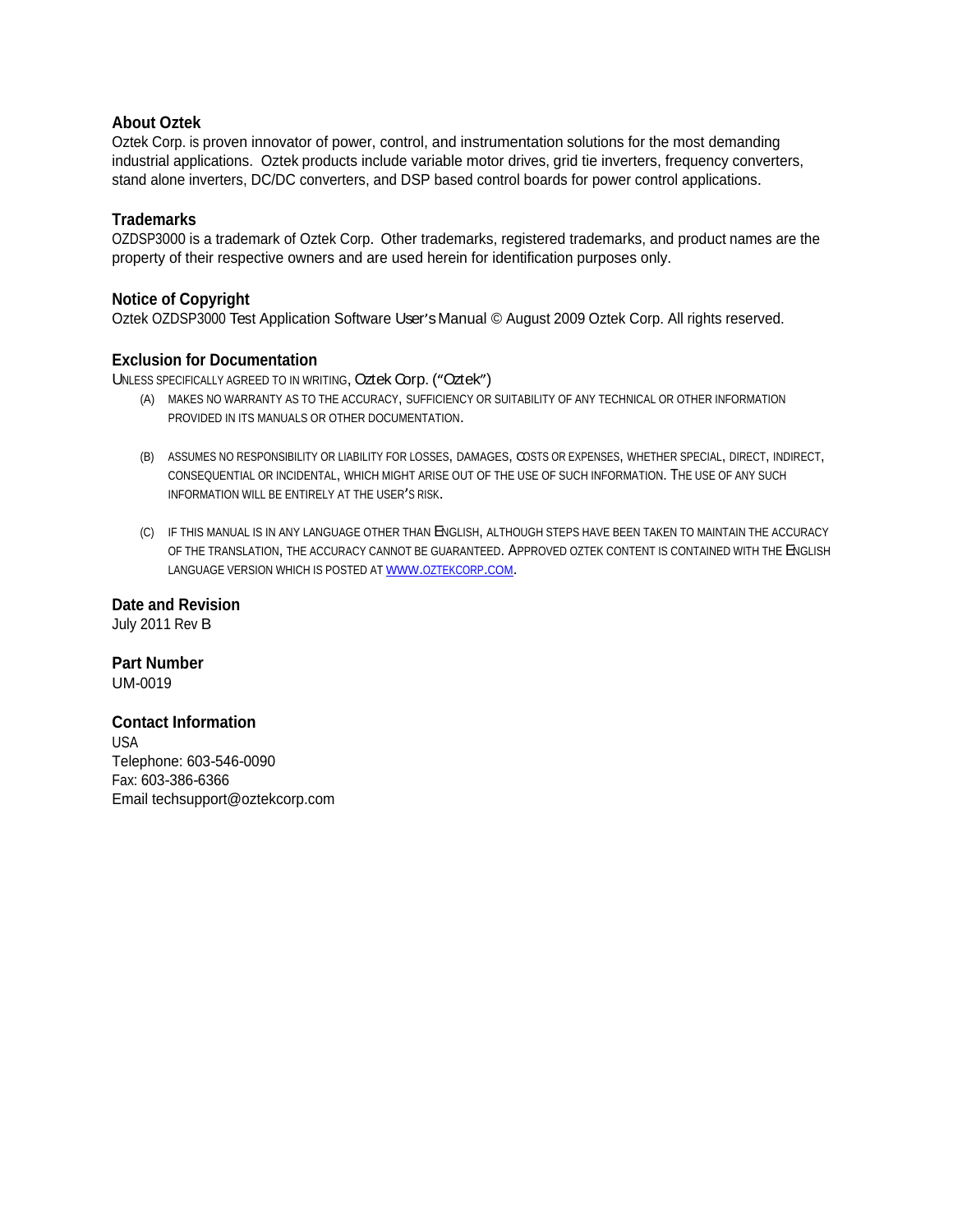## **Table of Contents**

|    |              | 1. Introduction |  |
|----|--------------|-----------------|--|
|    | 1.1          |                 |  |
|    | 1.2          |                 |  |
|    |              |                 |  |
| 3. |              | DAC Outputs.    |  |
|    |              |                 |  |
|    | 4.1          |                 |  |
|    | 4.2          |                 |  |
|    | 4.3          |                 |  |
|    | 4.4          |                 |  |
|    | 4.5          |                 |  |
|    | 4.6          |                 |  |
|    | 4.7          |                 |  |
|    | 4.8          |                 |  |
|    | 4.9          |                 |  |
|    | 4.10         |                 |  |
|    | 4.11         |                 |  |
|    | 4.12         |                 |  |
|    | 4.13         |                 |  |
|    | 4.14         |                 |  |
|    | 4.15         |                 |  |
|    | 4.16         |                 |  |
|    | 4.17         |                 |  |
|    | 4.18         |                 |  |
|    | 4.19         |                 |  |
|    | 4.20         |                 |  |
|    | 4.21<br>4.22 |                 |  |
|    | 4.23         |                 |  |
|    | 4.24         |                 |  |
|    | 4.25         |                 |  |
|    |              |                 |  |
|    |              |                 |  |
|    |              |                 |  |

## **Table of Figures**

## **Table of Tables**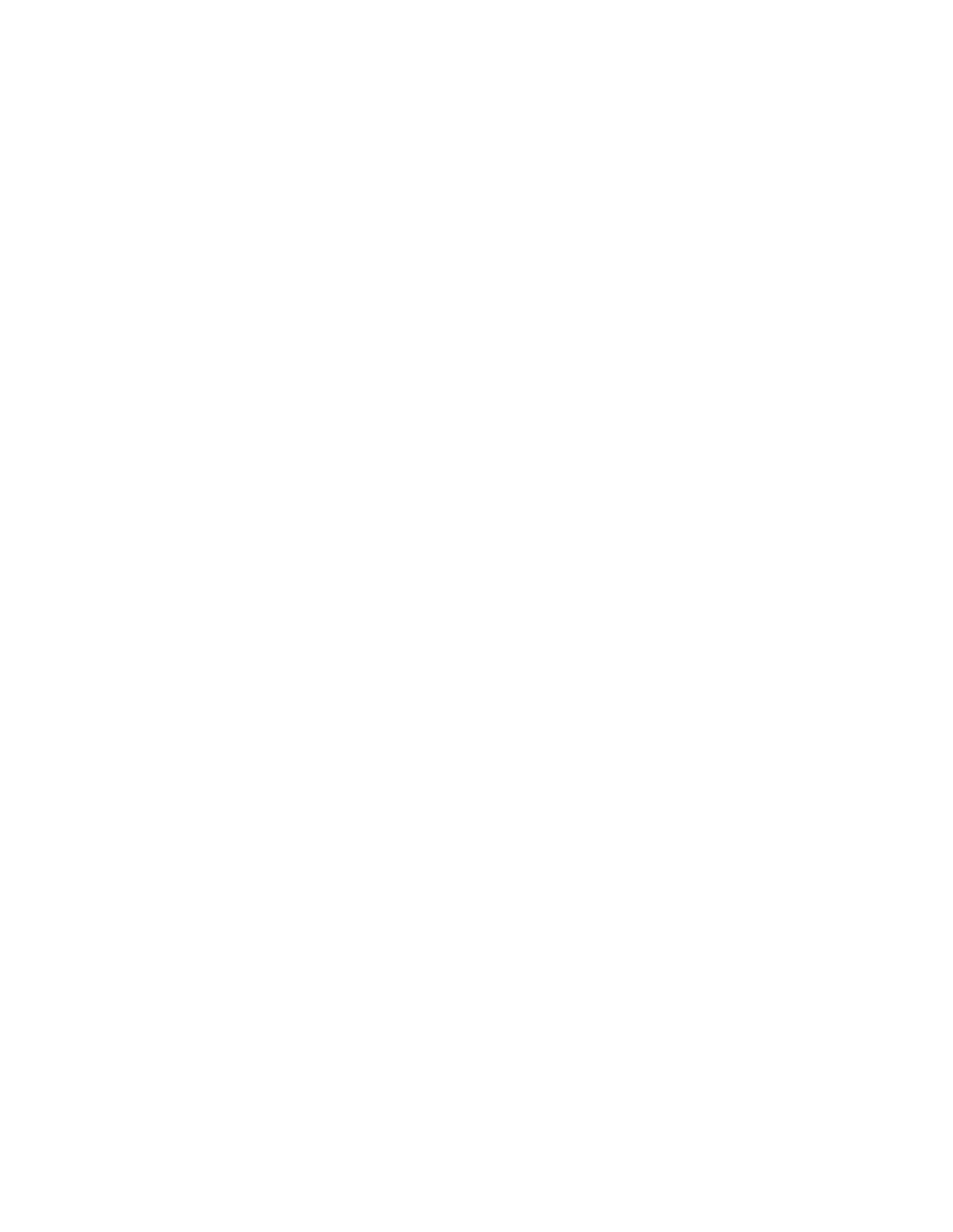## **1. Introduction**

This document is intended to briefly describe the simple test application that was developed to exercise the various interfaces on the Oztek 10741 DSP Control Board. This test application was developed to support initial bring up of the 10741 board. It is also intended to be used as a basic template for the various software routines needed to interface with the on-board resources.

## **1.1 Referenced Documents**

| Ref.  | <b>Document</b> | <b>Description</b>                                                                                               |
|-------|-----------------|------------------------------------------------------------------------------------------------------------------|
| $[1]$ | FS-0044         | OZDSP3000 FPGA Functional Specification                                                                          |
| $[2]$ | UM-0015         | Oztek TMS28x CAN Bootloader Users Manual                                                                         |
| $[3]$ | <b>UM-0018</b>  | OZDSP3000 User's Manual                                                                                          |
| $[4]$ | <b>SPRS439</b>  | Texas Instruments: TMS320F28335, TMS320F28334,<br>TMS320F28332, TMS320F28235, TMS320F28234,<br>TMS320F28232 DSCs |

## **1.2 Definitions**

| AFE                                                                            | Active Front End                                    |
|--------------------------------------------------------------------------------|-----------------------------------------------------|
| CAN                                                                            | Controller Area Network                             |
| <b>DSP</b>                                                                     | Digital signal processor                            |
| EEPROM                                                                         | Electrically Erasable Programmable Read Only Memory |
| EMC                                                                            | Electro-magnetic compatibility                      |
|                                                                                | Electro-magnetic interference                       |
| EMI<br>GND                                                                     | Ground, low side of input power supply              |
| GTI                                                                            | Grid Tied Inverter                                  |
| GUI                                                                            | Graphical User Interface                            |
| HMI                                                                            | Human Machine Interface                             |
|                                                                                | Intelligent Power Module                            |
| $\begin{array}{ c c }\n\hline\n\text{IPM} \\ \hline\n\text{N.C.}\n\end{array}$ | Not connected                                       |
| PCB                                                                            | <b>Printed Circuit Board</b>                        |
| <b>PCC</b>                                                                     | Power Control Center                                |
| PLC                                                                            | Programmable Logic Controller                       |
| PLL                                                                            | Phase Locked Loop                                   |
| POR                                                                            | Power On Reset                                      |
| <b>PWM</b>                                                                     | Pulse width modulation                              |
| <b>SVM</b>                                                                     | Space Vector Modulator                              |

Publication UM-0019 |||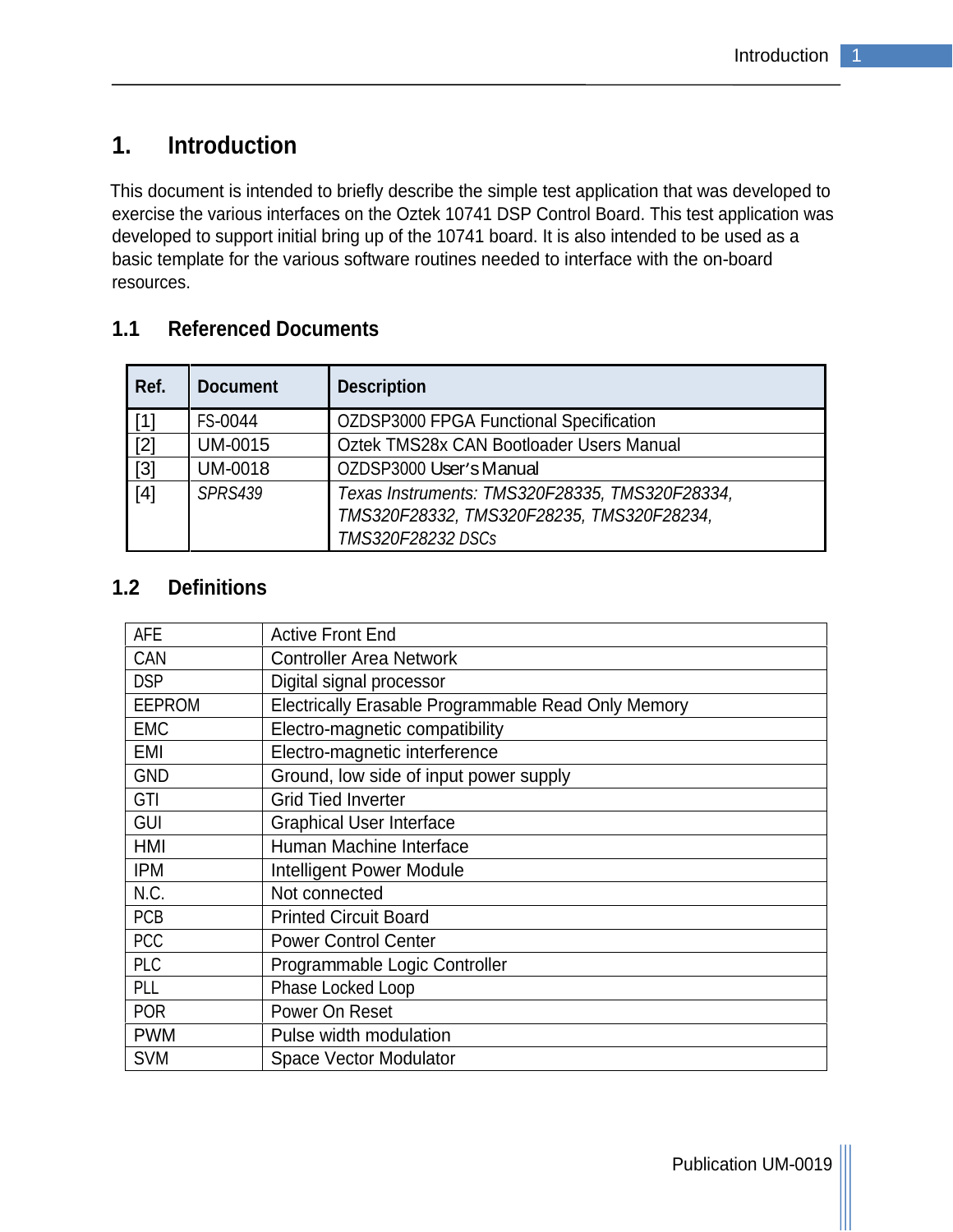## **2. Communications Configuration**

The test application software is controlled via a standard RS-232 link from a host computer. The HyperTerminal settings necessary to communicate with the Test Board are shown in the figure below:

| <b>COM1 Properties</b> |                   |
|------------------------|-------------------|
| Port Settings          |                   |
|                        |                   |
| Bits per second:       | 19200             |
| Data bits:             | 8<br>٧            |
|                        |                   |
| Parity:                | None<br>v         |
| Stop bits:             | $\mathbf{1}$<br>٧ |
| Elow control:          | None<br>v         |
|                        |                   |
|                        | Restore Defaults  |
|                        |                   |
| ΟK                     | Cancel<br>Apply   |

**Figure 1 - HyperTerminal Settings for Test Application**

There is one serial port and one CAN port on the DSP control board. The serial port is located at connector P1, which is shown in the following diagram: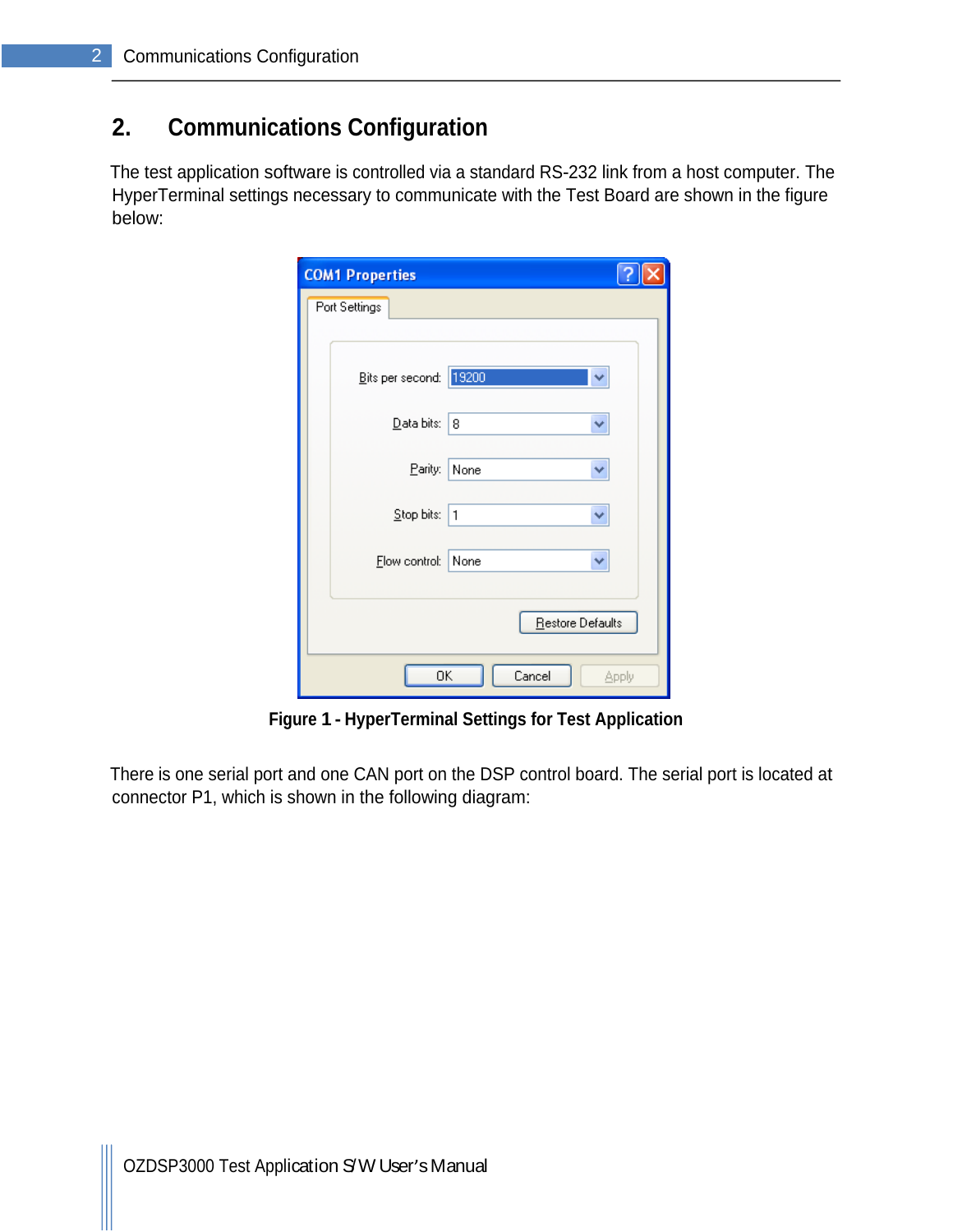

**Figure 2 Location of RS232 Port**

## **3. DAC Outputs**

The test application configures the four debug Digital to Analog Converters (DACs) to always update. The output for each DAC channel is a 4 Hz saw tooth wave form that varies in amplitude from 0 V to 3 V. The DAC outputs are located at TP29, TP27, TP24, and TP21. There is a 90° phase shift between each of the signals (TP27 to TP29, TP24 to TP27, TP21 to TP24, and TP29 to TP21).

## **4. Test Menu Description**

When turning on the power while the board is connected to the host PC with an RS232 cable, the following menu will appear on the HyperTerminal Screen:

> **---------------------------------------------- OZDSP3000 DSP CONTROL BOARD TEST MENU: --------------------------------------------- a - Report ADC Results in Counts b - Repeat Single ADC Result c - Report ADC Results in Volts d - Clear Fault bits e - Report the Fault bits f - Run EEPROM Test**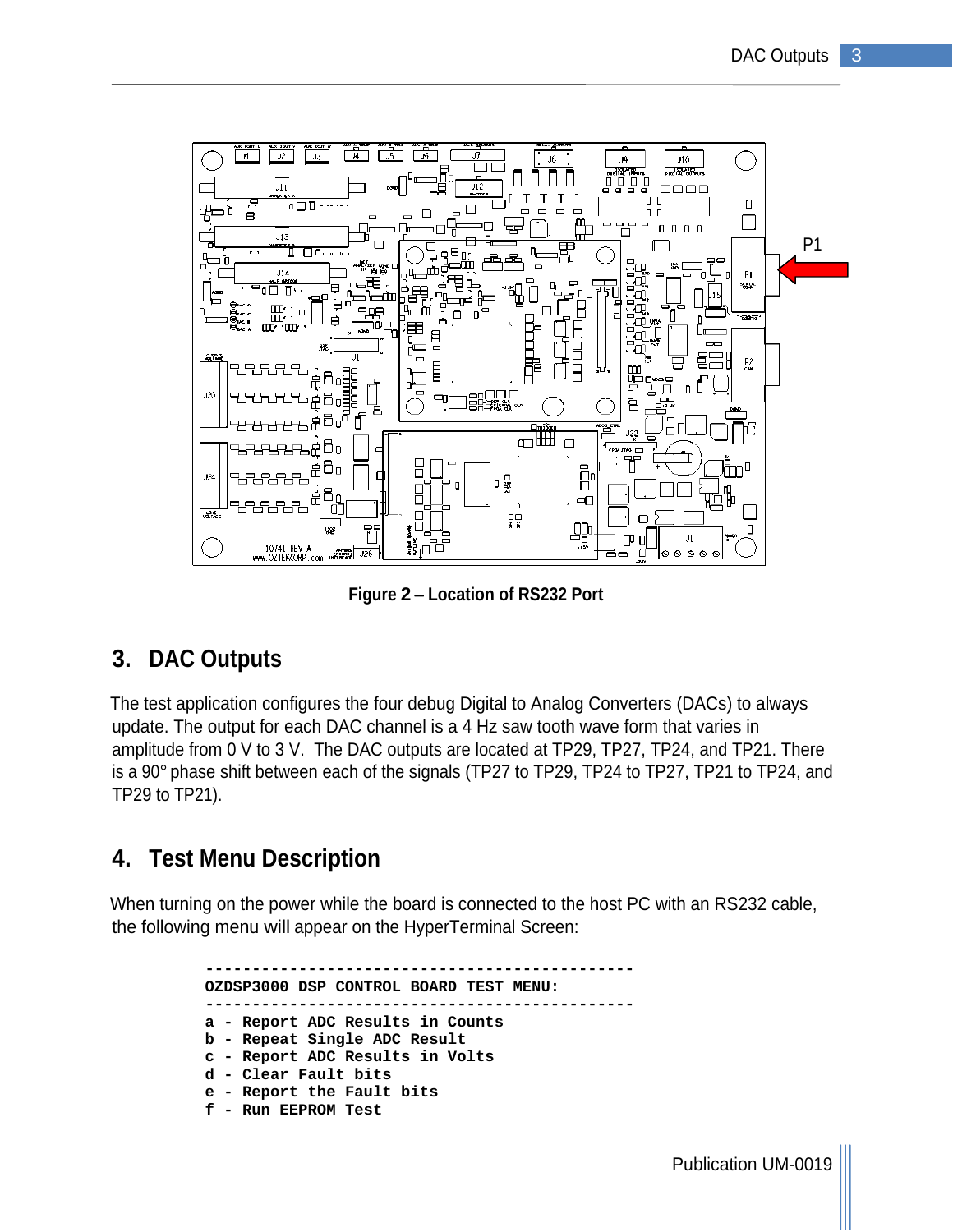**g - Run SRAM Test h - Run Expansion Test i - Turn Debug LEDs on/off j - Get Digital Input Pin State k - Set Digital Output Pin State l - Set Relay Driver State m - Display this menu n - Boot Enable Pin State o - Run CAN Test p - Read QEP Input Bits q - Toggle Inverter A Output on/off r - Toggle Inverter B Output on/off s - Toggle Half Bridge Output on/off u - Real Time Clock v - Watchdog Control w - Test Interrupt Lines x - Read HALLs y Test FPGA Read/Write**

**z - Report Software/FPGA Revs**

Each of the menu items is discussed in the following sections.

#### **4.1 a- Report ADC Results in Counts**

The test application configures the DSP's internal ADC to make conversions at the 10 KHz PWM rate. Because the PWM outputs and timers are free running, the ADC results are constantly updated at the PWM rate; executing this command displays the result of the last conversion. The analog MUX on board is used to cycle through 11 additional inputs to the DSP's internal ADC. As such, these values are only updated every 11 PWM cycles, or at 909 Hz.

When executed, this command will display the following screen dump:

| $INVA_$ ISENSE_U (Q15) = $0x$ FFFFEF42 INVB_ISENSE_U (Q15) = $0x$ FFFFEF68 |                                 |                 |                                |                             |
|----------------------------------------------------------------------------|---------------------------------|-----------------|--------------------------------|-----------------------------|
| $INVA_$ ISENSE_V (Q15) = $0x$ FFFFEF3C INVB_ISENSE_V (Q15) = $0x$ FFFFEF56 |                                 |                 |                                |                             |
| $INVA_$ ISENSE_W (Q15) = $0x$ FFFFEF43 INVB_ISENSE_W (Q15) = $0x$ FFFFEF61 |                                 |                 |                                |                             |
| INVA_UDC                                                                   | $(Q15) = 0x00000021$ INVB_UDC   |                 |                                | $(Q15) = 0 \times 00000030$ |
| <b>INVA TEMP</b>                                                           |                                 |                 | $= 0x00000073$ INVB TEMP       | $= 0x00000071$              |
| <b>HB_ISENSE</b>                                                           | $(Q15) = 0x$ FFFFEF43 HB_TEMP   |                 |                                | $= 0x00000072$              |
| <b>AUX_ISENSE_U</b>                                                        | $(Q15) = 0x$ FFFFDD19 AUXA_TEMP |                 |                                | $= 0x00000071$              |
| <b>AUX_ISENSE_V</b>                                                        | $(Q15) = 0x$ FFFFDD19 AUXB TEMP |                 |                                | $= 0x00000071$              |
| <b>AUX_ISENSE_W</b>                                                        | $(Q15) = 0x$ FFFFDD19 AUXC_TEMP |                 |                                | $= 0x00000071$              |
| <b>VLINE_AB</b>                                                            | $(Q15) = 0x$ FFFFFFFF0 VOUT_AB  |                 |                                | $(Q15) = 0x$ FFFFFFFF0      |
| VLINE BC                                                                   | $(Q15) = 0x$ FFFFFFFF0 VOUT_BC  |                 |                                | $(Q15) = 0x$ FFFFFFFF0      |
| <b>VLINE_CA</b>                                                            | $(Q15) = 0x$ FFFFFFFF0 VOUT_CA  |                 |                                | $(Q15) = 0x$ FFFFFFFF0      |
| REF_1P5V                                                                   |                                 |                 | $= 0x000080E0$ REF_2P5V        | $= 0x000087E0$              |
| VSENSE_POS_24V                                                             |                                 |                 | $= 0x0000CD50$ VSENSE_POS_15V  | $= 0x0000AD60$              |
| <b>VSENSE POS 5V</b>                                                       |                                 |                 | $= 0x0000C7D0$ VSENSE_POS_3P3V | $= 0x0000CD80$              |
| <b>NET_ANALYZER</b>                                                        |                                 |                 | = 0xFFFFDD19 TEST_POINT        | $= 0x$ FFFFDD2C             |
|                                                                            |                                 |                 |                                |                             |
| ADC_CAL_STATUS                                                             |                                 | $= 0$ (OK)      |                                |                             |
| CAL_GAIN (Q12)                                                             |                                 | $= 0x00000$ FFE | CAL_OFST (Q16)                 | $= 0x00000050$              |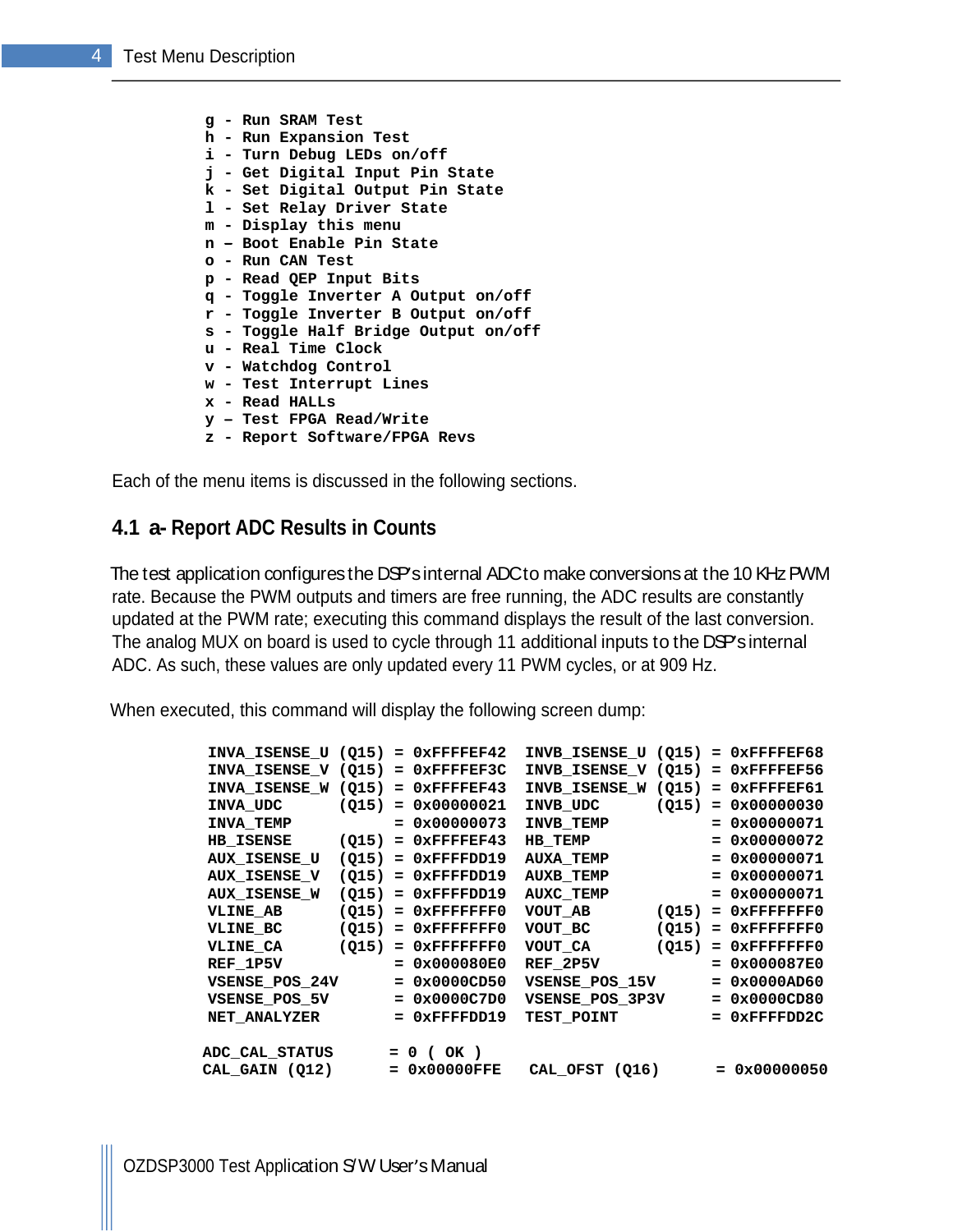Upon power-up, the DSP's ADC is calibrated to improve the overall ADC accuracy. The raw calibration gain and offset values are shown in the displayed output.

The numeric format of the various measurements depends on the measurement type as follows:

- The current sense measurements are displayed in Q15 format and are normalized to range from  $-1$  to  $+1$  (where 1 is full scale and  $-1$  is negative full scale), and take into account the internal ADC calibration.
- The VOUT/VLINE measurements are also displayed in normalized Q15 format and  $\bullet$ range from  $-1$  to  $+1$ . These are read from the external isolated ADC and are not calibrated.
- The UDC measurements from the two 3-phase inverter drivers are displayed in Q15 format and range from 0 to +1. These take into account the internal ADC calibration.
- $\bullet$ The measured temperatures are given as unsigned 16-bit values that represent calibrated ADC data.
- The auxiliary analog input values are displayed in normalized Q15 format and range from 0 to +1, and take into account the internal ADC calibration.
- The supply  $(+3V, +5V, +(-15V))$  and reference  $(2.654V, 1.5V)$  voltages are merely the  $\bullet$ raw ADC results without any calibration correction (unsigned 16-bit data)

## **4.2 b - Repeat single ADC Measurement**

This command allows the user to constantly monitor one particular ADC input. Upon executing this command, the user will see:

| Enter one of the 2-character channel IDs shown below: |  |
|-------------------------------------------------------|--|
| 00 - INVA_ISENSE_U 11 - INVB_TEMP                     |  |
| 01 - INVA_ISENSE_V 12 - HB_TEMP                       |  |
| 02 - INVA_ISENSE_W 13 - AUXA_TEMP                     |  |
| 03 - INVA_UDC<br>14 - AUXB_TEMP                       |  |
| 04 - HB_ISENSE<br>15 - AUXC_TEMP                      |  |
| $05 - 1P5V$ <sub>REF</sub><br>16 - 24V_VSENSE         |  |
| 06 - 2P5V_REF<br>17 - 15V_VSENSE                      |  |
| 07 - NET_ANALYZER 18 - 5V_VSENSE                      |  |
| 08 - INVB_ISENSE_U 19 - 3P3V_SENSE                    |  |
| 09 - INVB_ISENSE_V 1A - TEST_POINT                    |  |
| 0A - INVB_ISENSE_W 1B - VLINE_AB                      |  |
| 0B - INVB_UDC<br>1C - VLINE_BC                        |  |
| OC - AUX_ISENSE_U<br>1D - VLINE_CA                    |  |
| 1E - VOUT_AB<br>OD - AUX_ISENSE_V                     |  |
| OE - AUX_ISENSE_W<br>1F - VOUT_BC                     |  |
| 10 - INVA_TEMP<br>20 - VOUT_CA                        |  |
|                                                       |  |

By entering the 2-digit ID of the desired ADC input, the application will continuously update the latest 'live' value for that ADC channel, such as:

**INVB\_ISENSE\_U (Q15) = 0xFFFFEF57**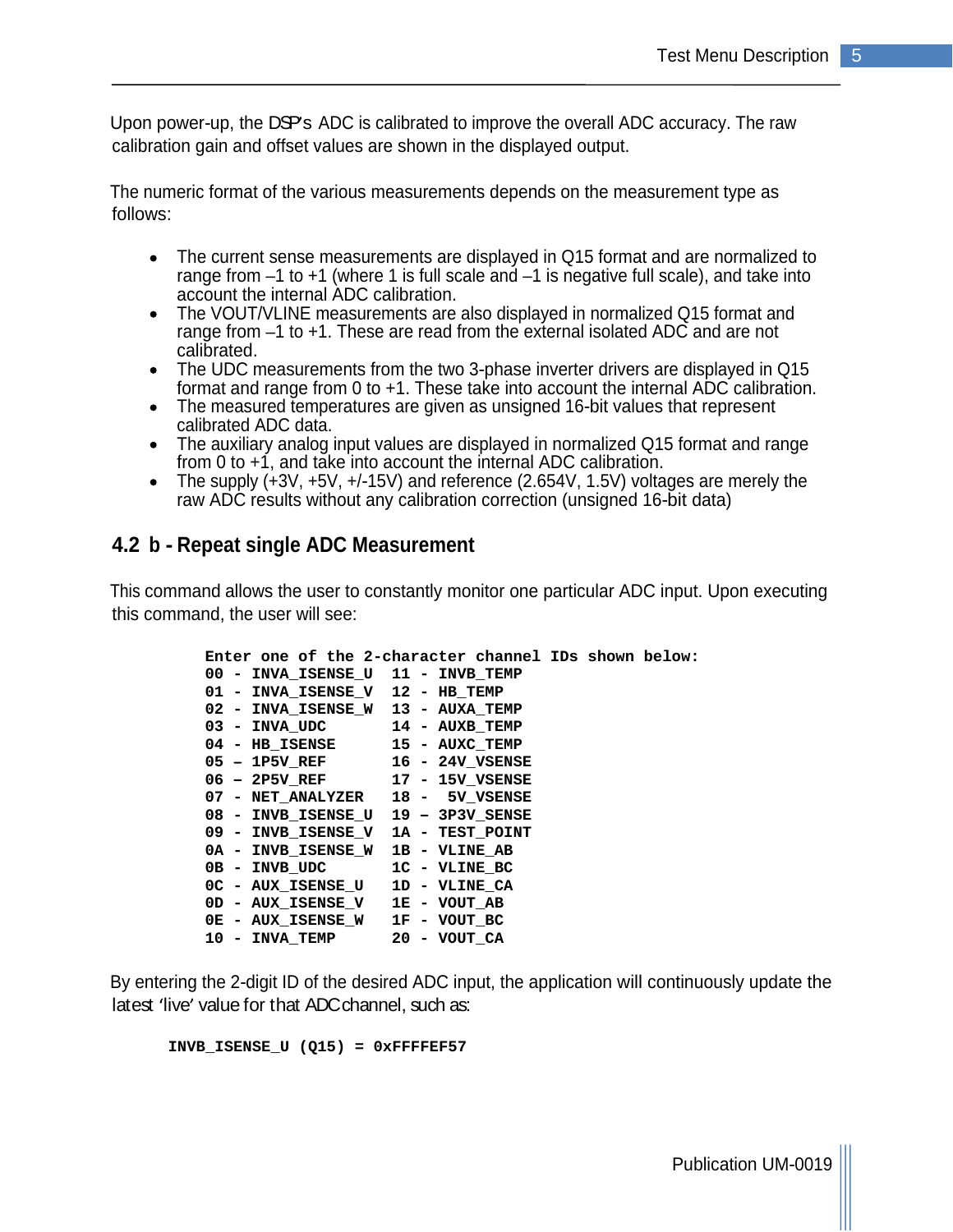This mode can also be used to hold the analog MUX on a certain channel so that the voltage can be measured at TP18. This mode is exited by hitting any key.

## **4.3 c - Report ADC Results in Volts**

Executing this command dumps the results of the last conversion in human-readable decimal values. When executed, the user will see the following screen dump (of course, user's actual output might be different and will reflect actual inputs):

| INVA_ISENSE_U =     |     | 1.59v                     | INVB_ISENSE_U      | $\sim$ $\approx$   | 1.09v  |  |
|---------------------|-----|---------------------------|--------------------|--------------------|--------|--|
| INVA_ISENSE_V =     |     | 1.09v                     | INVB_ISENSE_V      |                    | 1.09v  |  |
| INVA_ISENSE_W =     |     | 1.09v                     | INVB_ISENSE_W      | - =                | 1.09v  |  |
| INVA_UDC            |     | 0.01v                     | INVB_UDC           | $\equiv$           | 0.00v  |  |
| INVA_TEMP           |     | 0.01v                     | INVB_TEMP          | $\equiv$ $\equiv$  | 0.01v  |  |
| <b>HB_ISENSE</b>    |     | 1.09v                     | <b>HB_TEMP</b>     | =                  | 0.01v  |  |
| <b>AUX_ISENSE_U</b> |     | 1.09v                     | <b>AUXA_TEMP</b>   | $\equiv$           | 0.01v  |  |
| <b>AUX ISENSE V</b> |     | 1.09v                     | <b>AUXB_TEMP</b>   |                    | 0.01v  |  |
| <b>AUX_ISENSE_W</b> |     | 1.09v                     | AUXC_TEMP          | <b>SEC</b>         | 0.01v  |  |
| <b>VLINE_AB</b>     |     | 2.49v                     | VOUT_AB            | $=$                | 2.49v  |  |
| VLINE_BC            |     | 2.49v                     | VOUT_BC            | $=$ $\blacksquare$ | 2.49v  |  |
| <b>VLINE_CA</b>     | $=$ | 2.49v                     | VOUT_CA            | <b>SEC</b>         | 2.49v  |  |
| REF_1P5V            |     | $\texttt{\texttt{1.51v}}$ | $REF_2$ P5V        | $=$                | 2.49v  |  |
| $VSENSE_POS_24V =$  |     | 24.02v                    | $VSENSE_POS_15V =$ |                    | 15.00v |  |
| $VSENSE_POS_5V =$   |     | 5.06v                     | VSENSE_POS_3P3V =  |                    | 3.27v  |  |
| <b>NET_ANALYZER</b> |     | 3.33v                     | TEST_POINT         |                    | 0.01v  |  |

For the HV ADC voltage values (VLINE, VOUT) the value reported is the voltage at the input to the ADC, not the input to the board.

## **4.4 d - Clear Fault bits**

This routine is used to clear all active fault bits.

## **4.5 e Report the Fault bits**

This command returns the present state of the various board faults as read from the FPGA. When executed, the user will see the following display:

| $INVA_ERR_U = 1$  |       |  |
|-------------------|-------|--|
| $INVA_ERR_V = 1$  |       |  |
| $INVA_ERR_W = 1$  |       |  |
| $INVB\_ERR_U = 1$ |       |  |
| $INVB_ERR_V = 1$  |       |  |
| $INVB_ERR_W = 1$  |       |  |
| <b>INVA_OVT</b>   | $= 1$ |  |
| INVB_OVT          | $= 1$ |  |
| <b>HB_ERR</b>     | $= 1$ |  |
| HB_OVT            | $= 1$ |  |
| <b>GPIN_INT</b>   | $= 1$ |  |
| RELAY_FAULT = 1   |       |  |
|                   |       |  |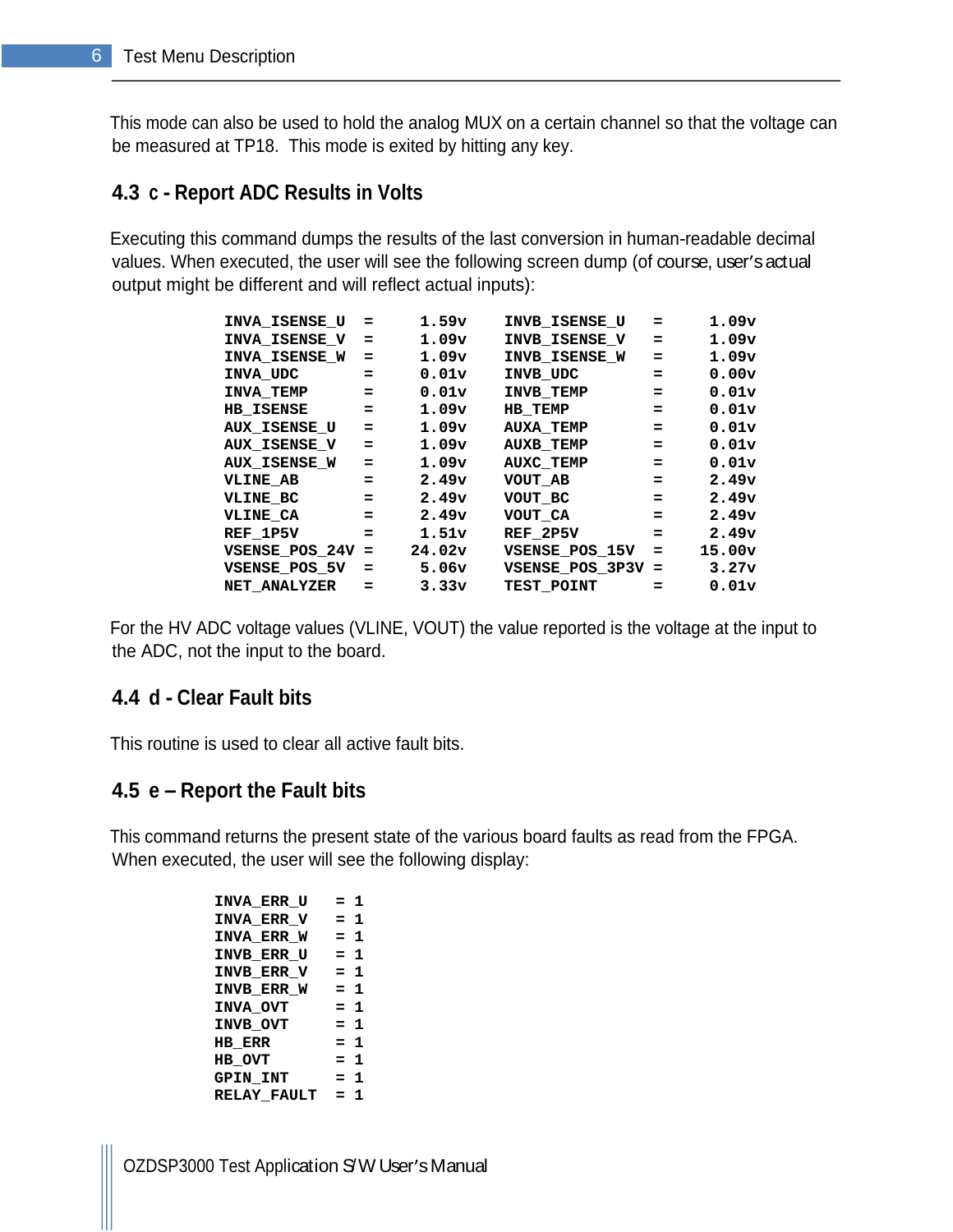```
 RELAY_0 = 0
RELAY_1 = 1
RELAY_2 = 2
RELAY_3 = 3
```
Any bit that is reported as a '1' indicates that the corresponding fault has occurred. Any bit that is reported as a '0' indicates that the corresponding fault has not occurred.

The **RELAY\_FAULT** indicates the relay driver chip has a fault, **RELAY\_x** specifies the fault conditions for a particular output. Fault conditions only occur if **RELAY\_FAULT** is a '1'. Below are the fault conditions that can be reported.

| <b>Fault Condition</b> | <b>Value</b> |
|------------------------|--------------|
| Over-voltage           |              |
| Open-load              |              |
| Over-current           |              |
| Short-to-ground        | $\cdot$      |

### **4.6 f - Run EEPROM Test**

This test is used to verify the three EEPROM devices on the control board. The user must select which of the devices to test. When executed, the user will see the following output:

```
Select EEPROM to test.
 0 Boot EEPROM
 1 Config EEPROM
 2 Data EEPROM
Testing EEPROMs...
Test Passed!
```
If a failure occurs, the test stops executing immediately, and the user will see the following output:

 **Test FAILED at address: 0x02**

## **4.7 g – Run SRAM Test**

When executed, the SRAM test will display:

```
SRAM Test IN PROGRESS
Hit any key to quit.
```
The test performs a series of writes then reads to the external memory. If data is read back that does not match what was read, the test will stop immediately and display:

**SRAM Test Failed in block XX**

Publication UM-0019 |||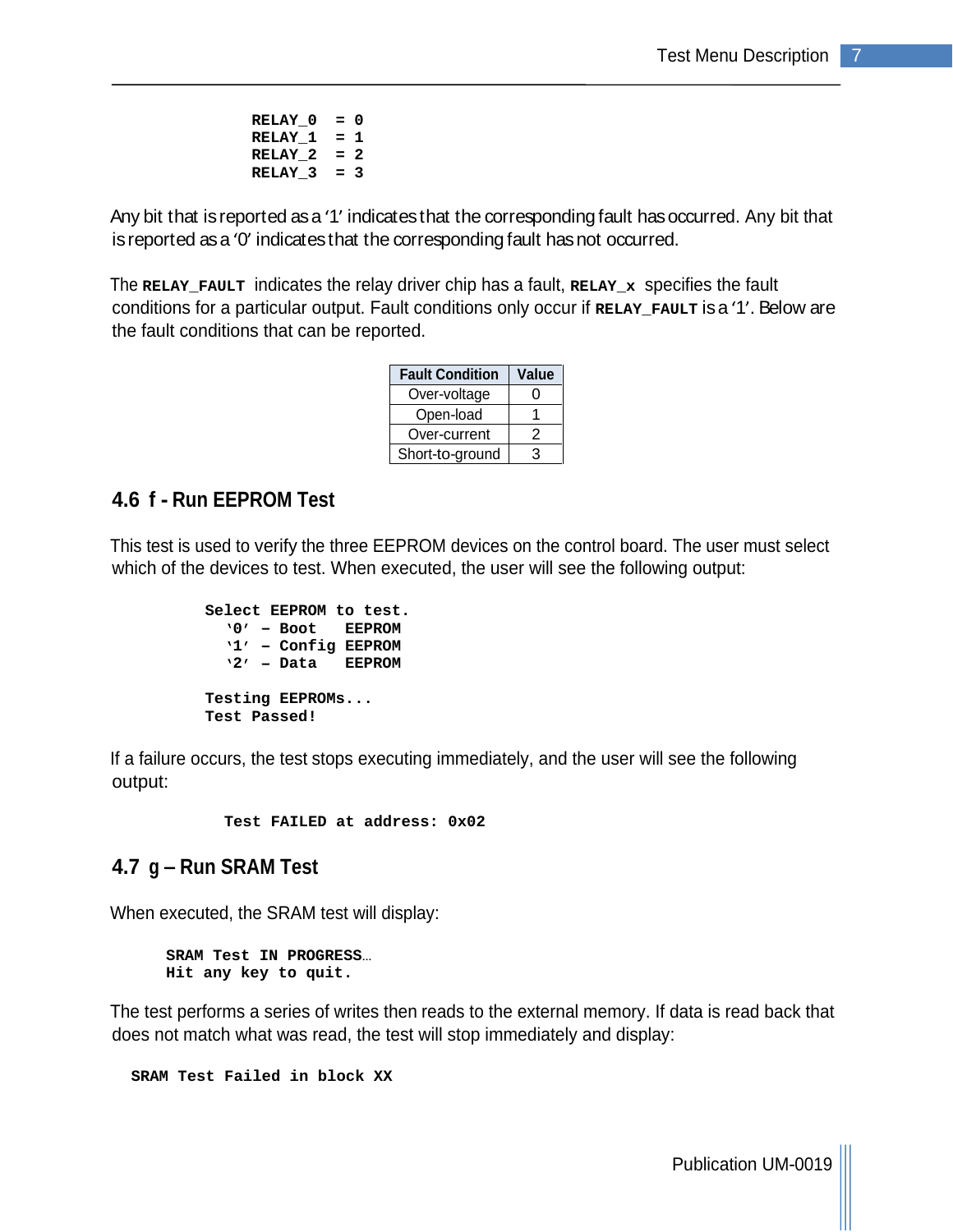Where  $xx$  is the block that failed. If no failures are detected, the output will be:

**SRAM Test Passed.**

#### **4.8 h Run Expansion Test**

This test is used to stimulate IO to the Oztek Expansion bus. The test simultaneously writes data on both the SPI bus and Parallel bus. The test has no validation testing, it is up to the user to verify that the signals are toggling.

#### **4.9 i - Turn Debug LEDs on/off**

This is a simple routine that simply turns the three debug LEDS (D22, D27 and D34) on or off. When executed, the user will see the following prompt:

**Enter '1' to turn LEDs ON, '0' to turn LEDs OFF:**

Any character entered other than 'O' or '1' will result in the operation being aborted.

A fourth LED, D38, is used as a heart beat signal, and is not affected by this test.

#### **4.10 j - Get the Digital Input Pin State**

This command returns the state of the 4 opto-isolated digital input lines to the control board. The values are represented as a single HEX digit, with bit 0 representing the state of the LSB, and bit 3 representing the state of the MSB. Additionally, the states of the SPARE GPIO pins to the DSP are displayed. The data is displayed as follows:

**General Purpose Digital Inputs = 0xF**

Additionally, the states of the SPARE GPIO pins to the DSP are tested by forcing them to a known pattern from the FPGA. If the pattern matches, the following will be displayed:

**General Purpose SPARES: = 0x2A Pattern matches FPGA**

If the pattern does not match, the following will be displayed:

**General Purpose SPARES: = 0x3C Pattern DOES NOT match the FPGA**

#### **4.11 k - Set the Digital Output Pin State**

This routine is used to drive the state of the 4 opto-isolated digital output lines on the control board. When executed, the user will see the following prompt:

**Enter 4-bit Digital Output State (in HEX):**

OZDSP3000 Test Application S'W User's Manual contract to the contract of the contract of the contract of the contract of the contract of the contract of the contract of the contract of the contract of the contract of the c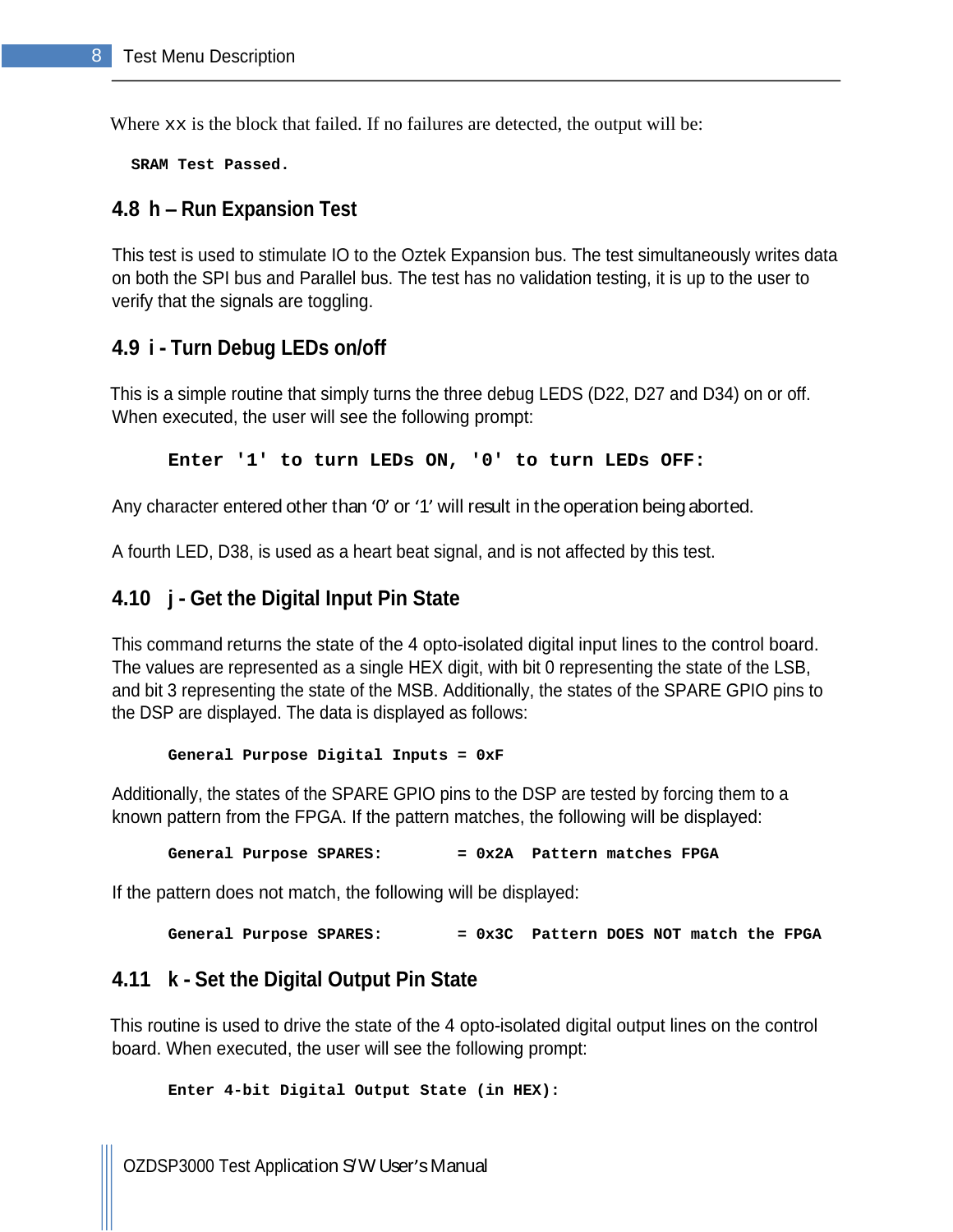A single HEX digit must be entered to set the outputs. Bit 0 will drive the LSB of the digital outputs; bit 3 will drive the MSB of the digital outputs. Setting a bit to a '1' will assert the output (i.e. turn on the open-collector output). Setting a bit to a 'O' will turn off the output.

Additionally, the ability of the FPGA to receive the SPARE GPIO pins as inputs is tested automatically. The DSP forces a pattern then checks to see if the same pattern is observed by the FPGA. If the test passes the following output will be shown:

**General Purpose SPARES: = 0x15 Pattern matches DSP**

Otherwise, the output will be similar to this:

**General Purpose SPARES: = 0x2E Pattern DOES NOT match the DSP**

#### **4.12 l - Set Relay Driver Output**

This command is used to set the relay driver state. When executed, the user will see:

```
Enter 4-bit Relay Output State (in HEX):
```
A single hex digit must be entered. The hex digit represents the state of the 4 relay driver outputs (bit 0 represents the GATE1 output, bit 3 represents the GATE4 output). Setting a bit to a '1' will assert the relay driver output (i.e. close the relay); setting a bit to a '0' will turn off the relay driver (i.e. open the relay).

#### **4.13 m - Display this menu**

This selection will display the main menu.

#### **4.14 n Boot Enable Pin State**

This routine displays the state of the Boot Select pin state. It will display one of the following two messages:

**Boot pin state is: 0 (SPI BOOT). Boot pin state is: 1 (FLASH BOOT).**

### **4.15 o - Run CAN Test**

The CAN test verifies the CAN transmitter and receiver on the DSP Control Board. The user is prompted at each step of the CAN port configuration and selections are echoed before the test

Publication UM-0019 |||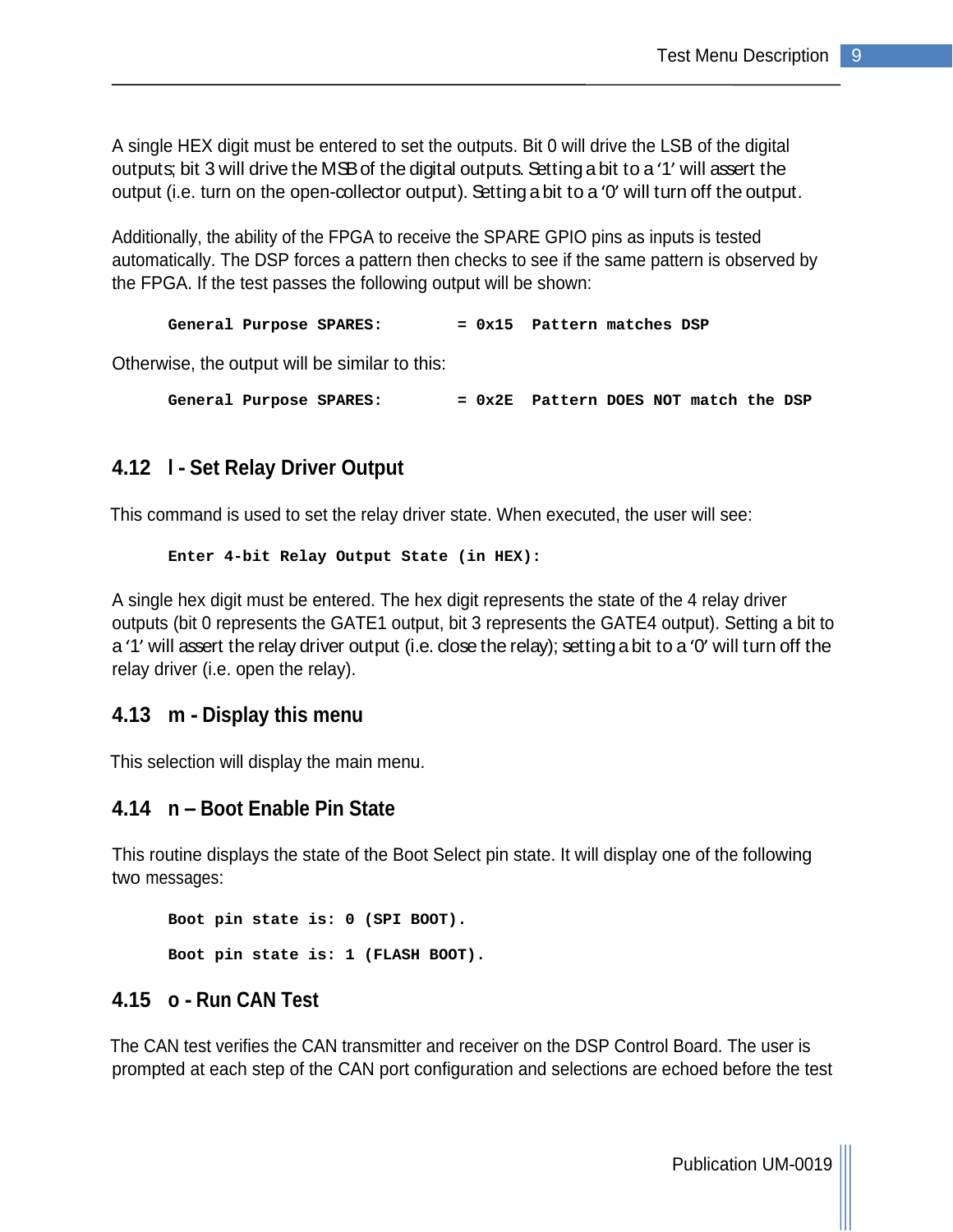is run. For the CAN tests to run successfully, correct termination resistors must be connected to the bus lines.

For the transmit test, the user selects either a standard or extended Message ID format along with transmitted byte order and BAUD rate. Once the test is launched, the transmit test continuously sends a fixed Message ID and data for easy verification at the receiving CAN port.

For the receive test, the user selects either a standard or extended Message ID format along with the BAUD rate and Message ID match and mask values. For a message to be received, the each **mask value** bit must be set to '1' (ignore) or the incoming Message ID bits must match the corresponding bits of the **match value**. Once the receiver test is launched, receive messages are reported as in the following example: RCVD EXT MSG ID: 0x16100020, BYTES: 2, DATA: 0x1 0x0

### **4.16 p - Read QEP Input Bits**

This routine returns presents the user with two test options:

```
Select an Encoder Test:
 0 to Check Logic Levels
 1 for Encoder Operation
```
Choosing option 'O' will simply display the logic level of the three inputs:

```
Encoder Logic Levels:
 Input A: = 1
Input B: = 0
Index: = 0
```
Option '1' allows the user to read actual encoder counts after entering some configuration data:

**Enter Line Count as 16-bit Hex: 0x0100 Enter Pole pairs as 4-bit Hex: 0x02**

After the data has been entered, the encoder data below will be continuously updated.

**POSCNT: 255 MECH\_THETA: 90 ELEC\_THETA: 0**

To stop this test, press any key.

#### **4.17 q - Toggle Inverter A Output on/off**

The test application configures the DSP's 3-phase Inverter A PWM outputs, labeled INVERTER A on the board silkscreen by connectors J11, with a 100us PWM period (10 kHz) and unique duty cycles. The table below shows the unique duty cycles for all the pins.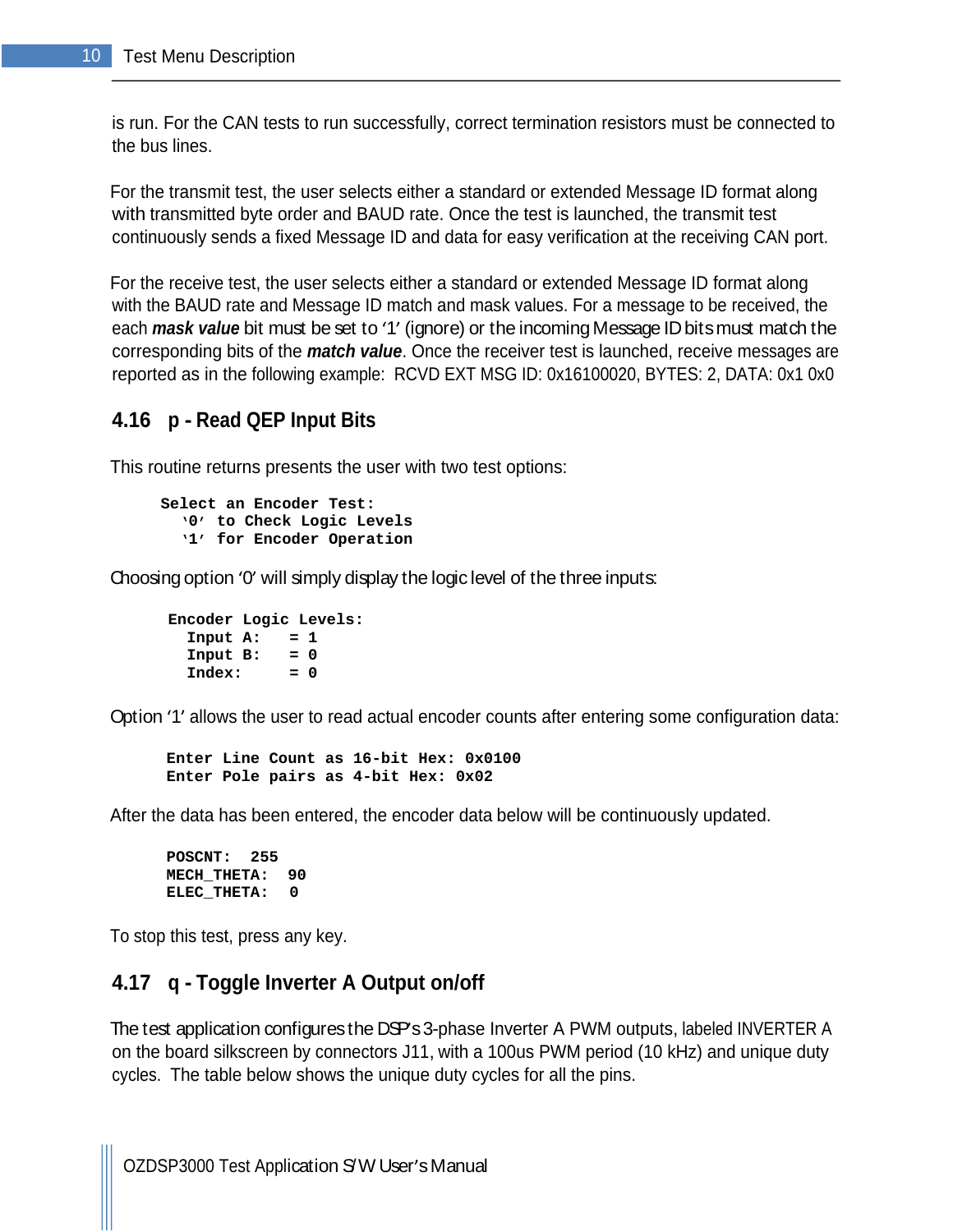This test simply toggles all the Pulse Width Modulated (PWM) signals at Inverter A output on/off. The user needs to connect a scope probe at the inverter output to verify that the Software is behaving properly.

| <b>Connector</b> |                 |                                               | <b>Duty Cycle</b>                                                                                                       |
|------------------|-----------------|-----------------------------------------------|-------------------------------------------------------------------------------------------------------------------------|
|                  |                 | $H N/A$ TOD                                   | $\lambda$ $\sim$ $\sim$                                                                                                 |
|                  | $\sim$ $\sim$   | INIVA DOT<br><b>INVA DUI</b>                  | . സ ഗ                                                                                                                   |
| $\cdots$         |                 | H N / A<br>. <i>.</i> .                       | nn 1                                                                                                                    |
|                  |                 | INIVA DOT<br>$\cdot$ DUI                      | . വ. പ                                                                                                                  |
|                  | $\overline{10}$ | $H N I \Lambda T O D L$<br>74 I I I P<br>____ | 2000<br>the contract of the contract of the contract of the contract of the contract of the contract of the contract of |
|                  |                 | 20T<br>וני הר                                 | 70. QZ                                                                                                                  |

**Table 1 - Inverter A Output Duty Cycles**

## **4.18 r - Toggle Inverter B Output on/off**

The test application configures the DSP's 3-phase Inverter BPWM outputs, (labeled INVERTER Bon the board silkscreen by connectors J13) with a 100us PWM period (10 kHz) and unique duty cycles. The table below shows the unique duty cycles for all the pins.

This test simply toggles all the Pulse Width Modulated (PWM) signals at Inverter Boutput on/off. The user needs to connect a scope probe at the inverter output to verify that the Software is behaving properly.

| Connoctor<br>wwe |        |                                                                                    | $P_{\text{right}} P_{\text{right}}$ |
|------------------|--------|------------------------------------------------------------------------------------|-------------------------------------|
| <b>UIU</b>       |        | INVR TOP I<br>.                                                                    | $\Omega F \Omega$<br>∠∪             |
|                  |        | $H N/D$ $DQT$ $H$                                                                  | 75.01                               |
|                  |        | $T_{\cap}$                                                                         | n = n /                             |
|                  |        | $INID$ $DAT$ $V$<br>ונות חצווו                                                     | C E 0                               |
|                  | $\sim$ | 0.025                                                                              |                                     |
|                  |        | $\mathbf{u}$ $\mathbf{v}$ $\mathbf{v}$ $\mathbf{v}$ $\mathbf{v}$ $\mathbf{v}$<br>. | $E E 0$ /                           |

**Table 2 Inverter BOutput Duty Cycles**

## **4.19 s - Toggle Half Bridge Output on/off**

The test application configures the DSP's Half Bridge PWM outputs (labeled HALF BRIDGE on the board silkscreen by connector J14) with a 100us PWM period (10 kHz) and an 85% duty cycle signal. The table below shows the unique duty cycles for all the pins.

This test simply toggles all the Pulse Width Modulated (PWM) signals at the Half Bridge outputs on/off. The user needs to connect a scope probe at the inverter output to verify that the Software is behaving properly.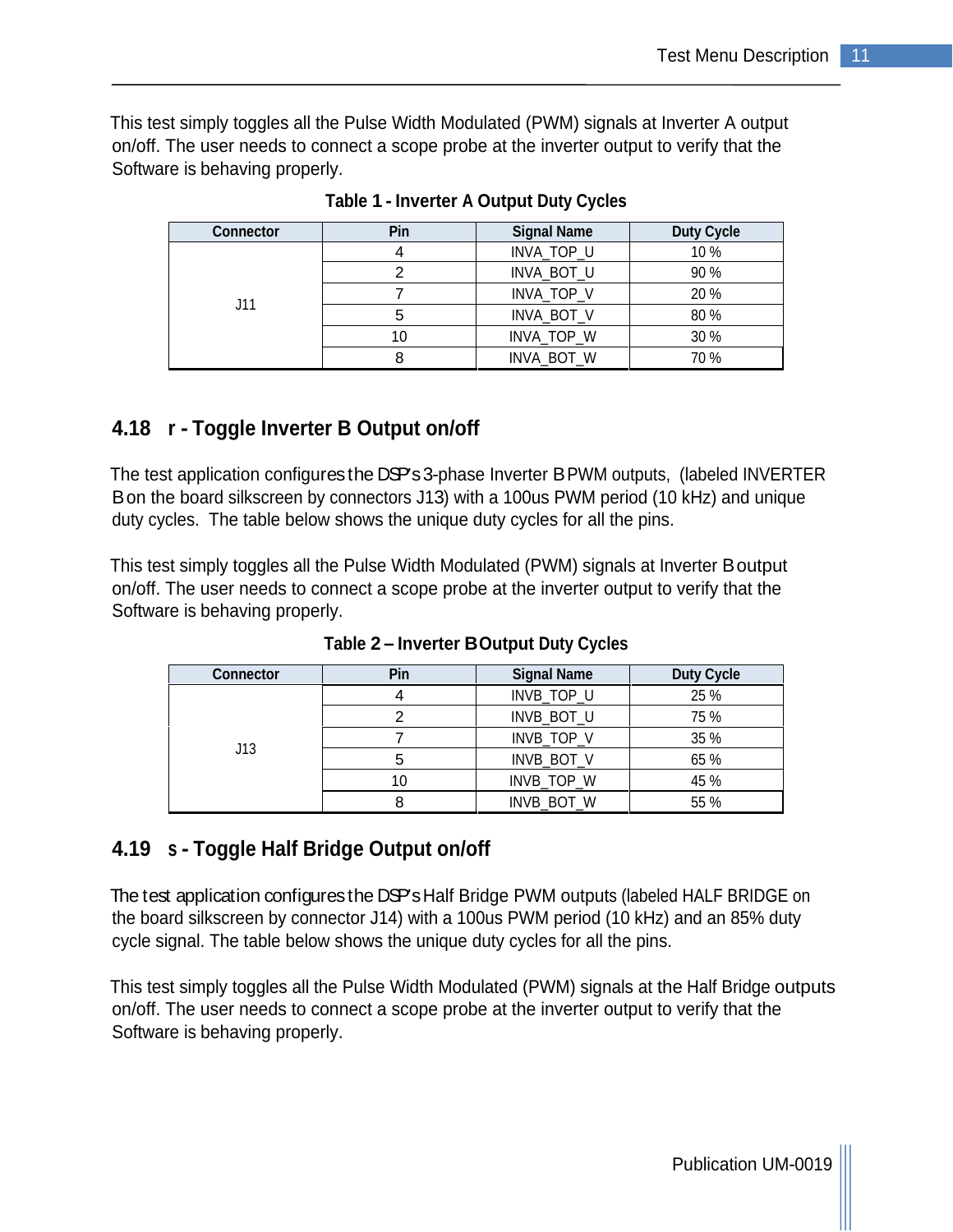| <b>Connector</b> | Signal Name | Duty Cycle                                                                                       |
|------------------|-------------|--------------------------------------------------------------------------------------------------|
| $\mathbf{A}$     | $ -$        | 85 %                                                                                             |
|                  | HB_BOT      | the control of the control of the control of the control of the control of the control of<br>5 % |

| Table $3$ – Half Bridge<br><b>je Output Duty Cycles</b> |  |
|---------------------------------------------------------|--|
|                                                         |  |

## **4.20 u Real Time Clock**

This routine provides access to the on board real time clock. The user can read the Real Time Clock or change its value. Upon selecting the routine, the current time is displayed as time, date, day of week:

**Real Time Clock Value: 14:45:37 07/31/09 5 Waiting 10 seconds to verify clock**

The Test Application will automatically wait 10 seconds to verify operation of the Real Time Clock by reading it again. If the elapsed time is between 9 and 11 seconds (inclusive), the following message will be displayed:

```
Elapsed time PASSES.
Real Time Clock Value: 14:45:47 07/31/09 5
```
If the elapsed time is out of range, the message displayed will be:

```
Elapsed time FAILS.
Real Time Clock Value: 14:45:52 07/31/09 5
```
The user is then allowed to update the entire Clock value:

```
Enter 1 to change value: 1
Enter 8-bit Hour Value: 0x0E
Enter 8-bit Minute Value: 0x2D
Enter 8-bit Second Value: 0x00
Enter 8-bit Month Value: 0x07
Enter 8-bit Date Value: 0x1F
Enter 8-bit Year Value: 0x09
Enter 3-bit Day of Week Value: 0x5
```
The clock has now been updated, and can be checked by selecting 'u' again from the main menu. The contract of the contract of the contract of the contract of the contract of the contract of the contract of the contract of the contract of the contract of the contract of the contract of the contract of the cont

## **4.21 v Watchdog Control**

This routine can modify the watchdog circuit on the board. Selecting this test will first display the current settings:

```
Watchdog Enable Status
 SW Enable: 1
HW Enable: 0
```
OZDSP3000 Test Application S'W User's Manual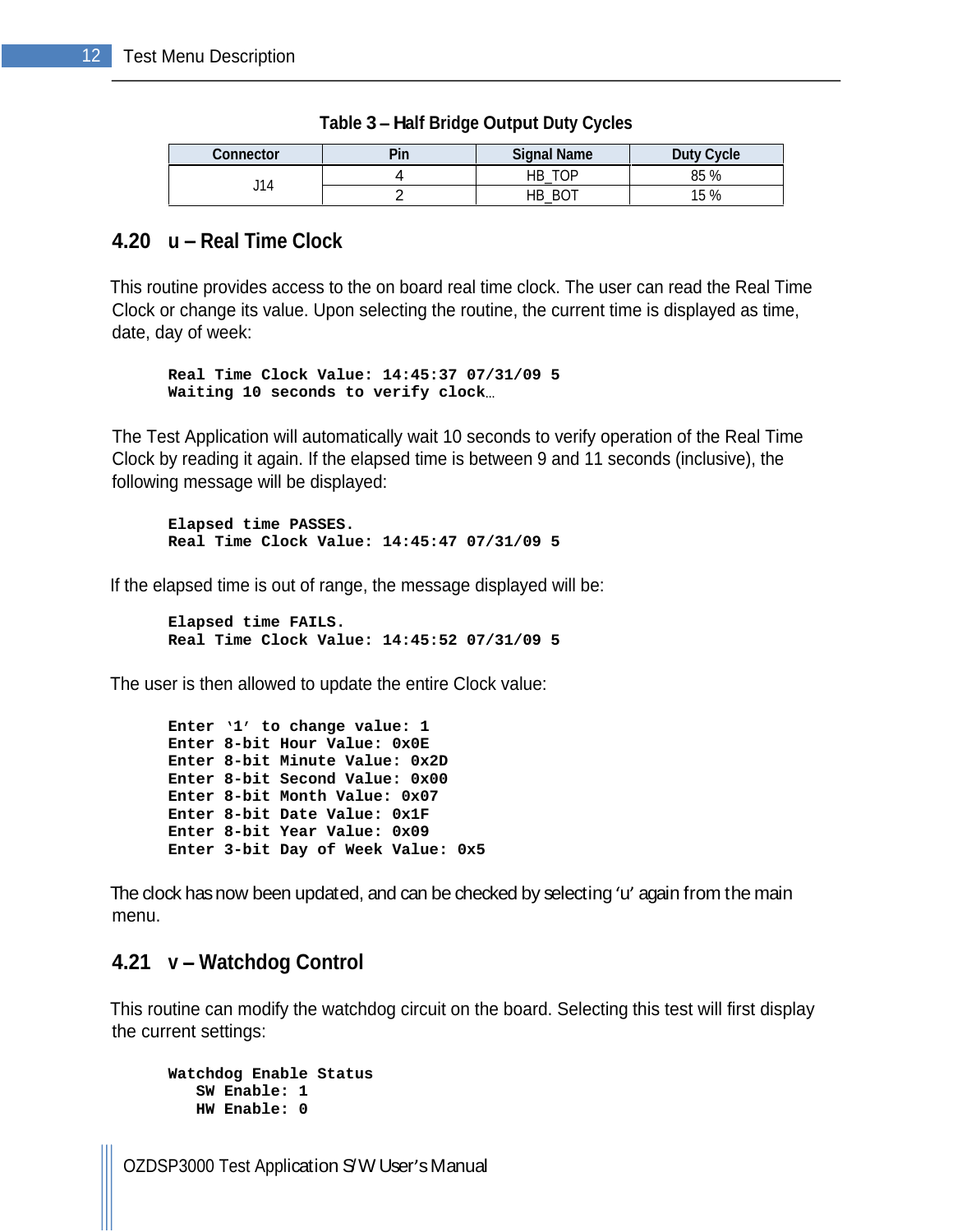**Key: 0xAA**

When SW Enable is selected, the DSP is responsible for keeping the DSP out of reset. When HW is selected, it assumes the presence of the HW jumper at J21. With HW selected, and the jumper removed, the DSP should reset, presenting the main menu again.

## **4.22 w Test Interrupt Lines**

This test forces several interrupt events to occur, and then looks at the logic level for the interrupt lines that come into the DSP. The interrupt lines tested are Inverter A, Inverter B, and Half Bridge. The test assumes that nothing is plugged in to connectors J8, J11, J13, and J14 on the board. If all tests pass, the following will be the output:

**INV\_A\_N PIN is LOW. PASS. Visually check D44 and a press a key to continue. INV\_B\_N PIN is LOW. PASS. Visually check D50 and a press a key to continue. HB\_INT\_N PIN is LOW. PASS. Visually check D52 and a press a key to continue. SYS\_INT\_n PIN is LOW. PASS.**

If any of the tests fail, or a device is connected to J11, J13, or J14, the following will be the output for the associated pin:

**INV\_A\_N PIN is HIGH. FAIL. Visually check D44 and a press a key to continue.**

## **4.23 x - Read Hall Input Bits**

This test will return the present state of the three HALL sensor inputs to the DSP. Upon executing, the user will see the following return data:

**HALL Read Data = 0x0**

## **4.24 y Test FPGA Read/Write**

This test performs a series of writes and reads to a register on the FPGA. If the value written is always read back correctly, the following message will be displayed:

**FPGA test PASSED.**

Otherwise, a failure message will be displayed, indicating the data line that failed:

**FPGA test FAILED on data line: 2**

#### **4.25 z - Report Software/FPGA Revs**

This test displays the corresponding versions for the following elements:

**Test Application Firmware Version MM.mm**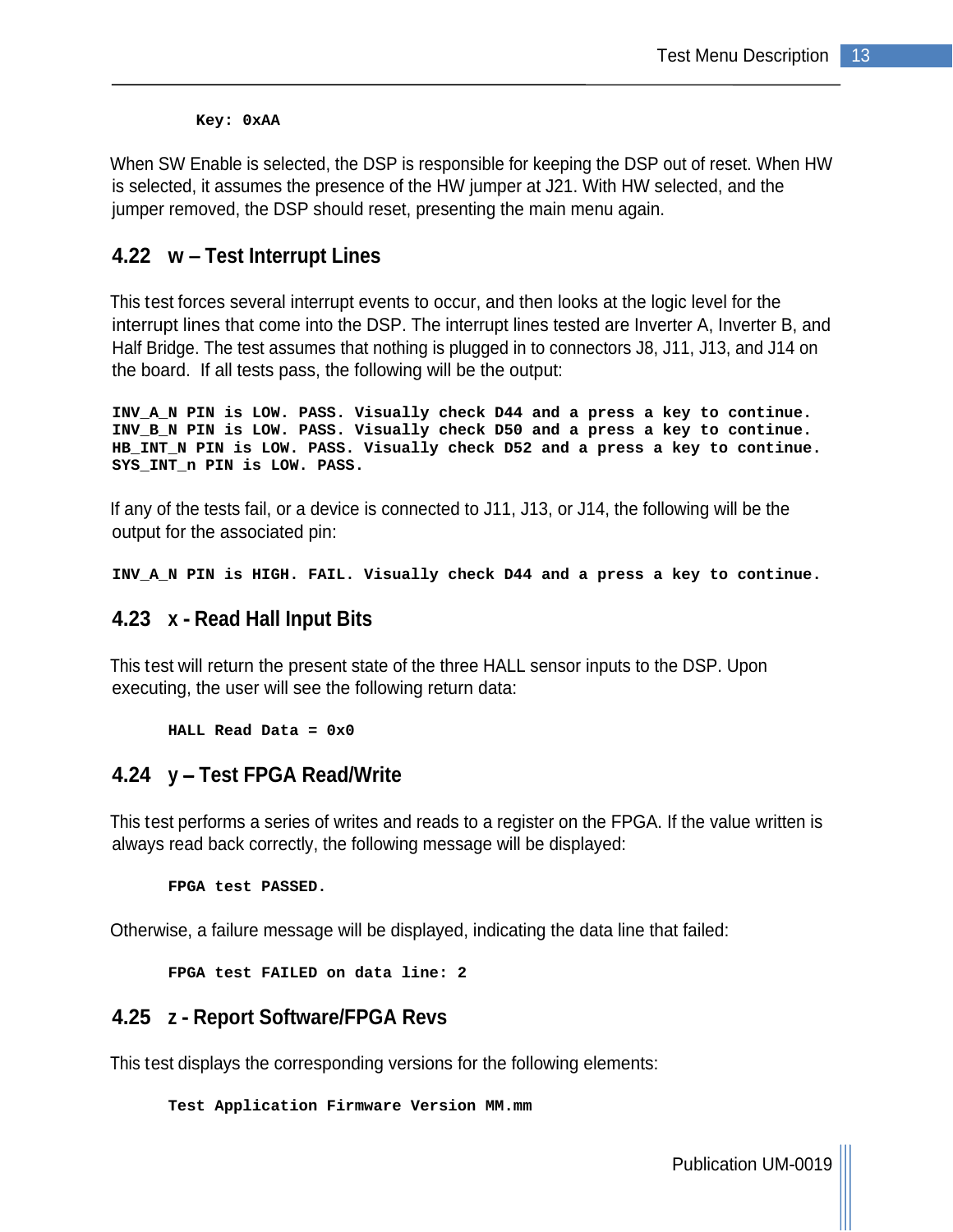```
Driver Library Firmware Info:
 DSP SW90077-0100 Rev MM.mm
 ADC SW90078-0100 Rev MM.mm
 CAN SW90080-0100 Rev MM.mm
 QEP SW90084-0100 Rev MM.mm
 PWM SW90083-0101 Rev MM.mm
 RING_BUF SW90087-0100 Rev MM.mm
 SPI SW90081-0100 Rev MM.mm
 TIMER SW90079-0100 Rev MM.mm
 UART SW90082-0100 Rev MM.mm
 XINTF SW90086-0100 Rev MM.mm
 CAP SW90114-0100 Rev MM.mm
FPGA Hardware Revision MM.mm
Board Model Revision m
AnyBus Model Info
 Serial Number: xxxxxxxx
Bootloader Version: MM.mm
API Version: MM.mm
 Fieldbus Type: xxxx
 Fieldbus FW Version: MM.mm
Module Type: xxxx
 Module Version: MM.mm
```
Where "MM" represents the major version and "mm" the minor version.

The user needs to consult appropriate documentation to verify that the numbers displayed are appropriate.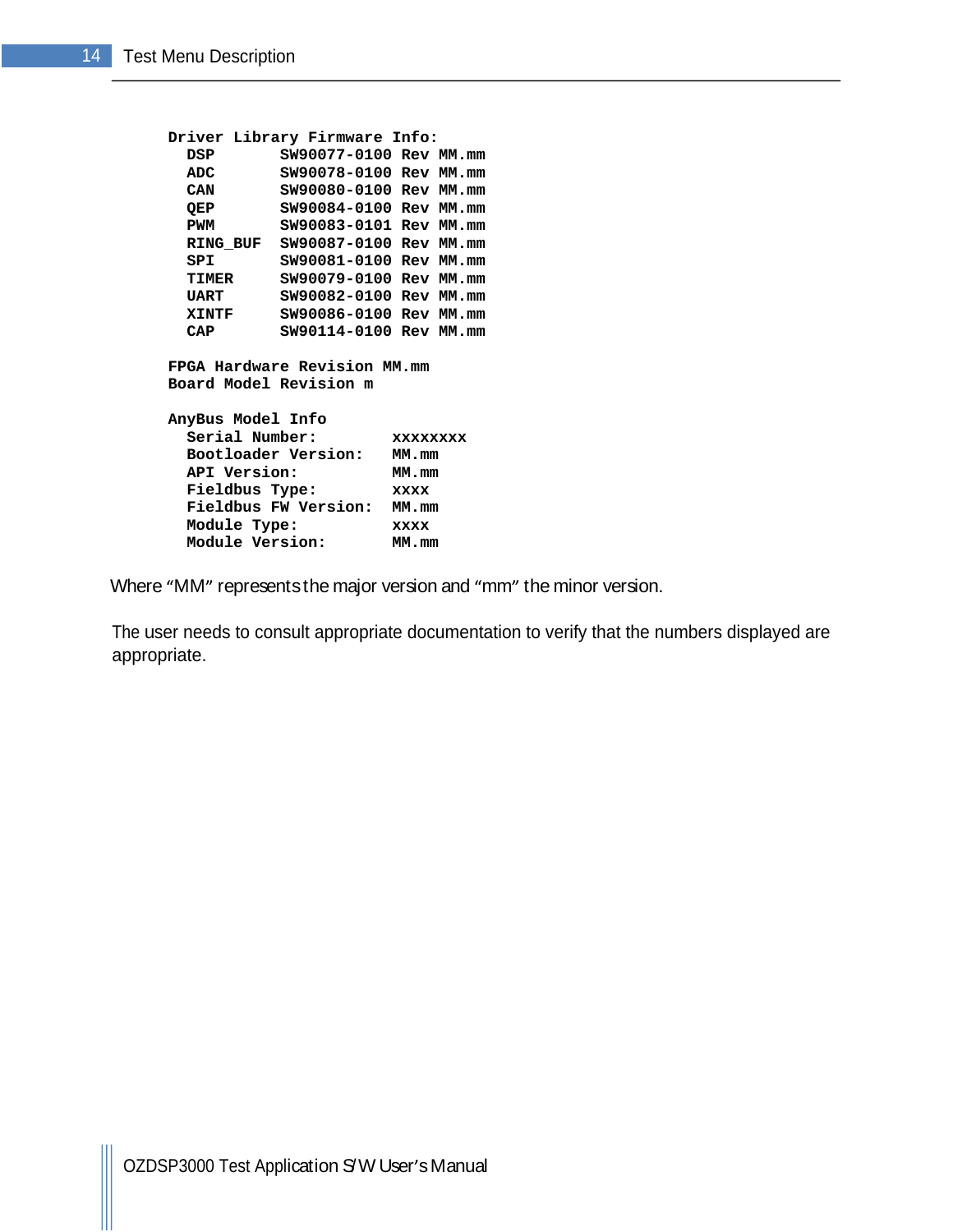# **Warranty and Product Information**

## **Limited Warranty**

**What does this warranty cover and how long does it last?** This Limited Warranty is provided by Oztek Corp. ("Oztek") and covers defects in workmanship and materials in your OZDSP3000 controller. This Warranty Period lasts for 18 months from the date of purchase at the point of sale to you, the original end user customer, unless otherwise agreed in writing. You will be required to demonstrate proof of purchase to make warranty claims. This Limited Warranty is transferable to subsequent owners but only for the unexpired portion of the Warranty Period. Subsequent owners also require original proof of purchase as described in "What proof of purchase is required?"

**What will Oztek do?** During the Warranty Period Oztek will, at its option, repair the product (if economically feasible) or replace the defective product free of charge, provided that you notify Oztek of the product defect within the Warranty Period, and provided that through inspection Oztek establishes the existence of such a defect and that it is covered by this Limited Warranty.

Oztek will, at its option, use new and/or reconditioned parts in performing warranty repair and building replacement products. Oztek reserves the right to use parts or products of original or improved design in the repair or replacement. If Oztek repairs or replaces a product, its warranty continues for the remaining portion of the original Warranty Period or 90 days from the date of the return shipment to the customer, whichever is greater. All replaced products and all parts removed from repaired products become the property of Oztek.

Oztek covers both parts and labor necessary to repair the product, and return shipment to the customer via an Oztek-selected non-expedited surface freight within the contiguous United States and Canada. Alaska, Hawaii and locations outside of the United States and Canada are excluded. Contact Oztek Customer Service for details on freight policy for return shipments from excluded areas.

**How do you get service?** If your product requires troubleshooting or warranty service, contact your merchant. If you are unable to contact your merchant, or the merchant is unable to provide service, contact Oztek directly at:

USA and the contract of the contract of the contract of the contract of the contract of the contract of the contract of the contract of the contract of the contract of the contract of the contract of the contract of the co Telephone: 603-546-0090 Fax: 603-386-6366 Email techsupport@oztekcorp.com

Direct returns may be performed according to the Oztek Return Material Authorization Policy described in your product manual.

**What proof of purchase is required?** In any warranty claim, dated proof of purchase must accompany the product and the product must not have been disassembled or modified without prior written authorization by Oztek. Proof of purchase may be in any one of the following forms:

- The dated purchase receipt from the original purchase of the product at point of sale to the end user
- The dated dealer invoice or purchase receipt showing original equipment manufacturer (OEM) status
- The dated invoice or purchase receipt showing the product exchanged under warranty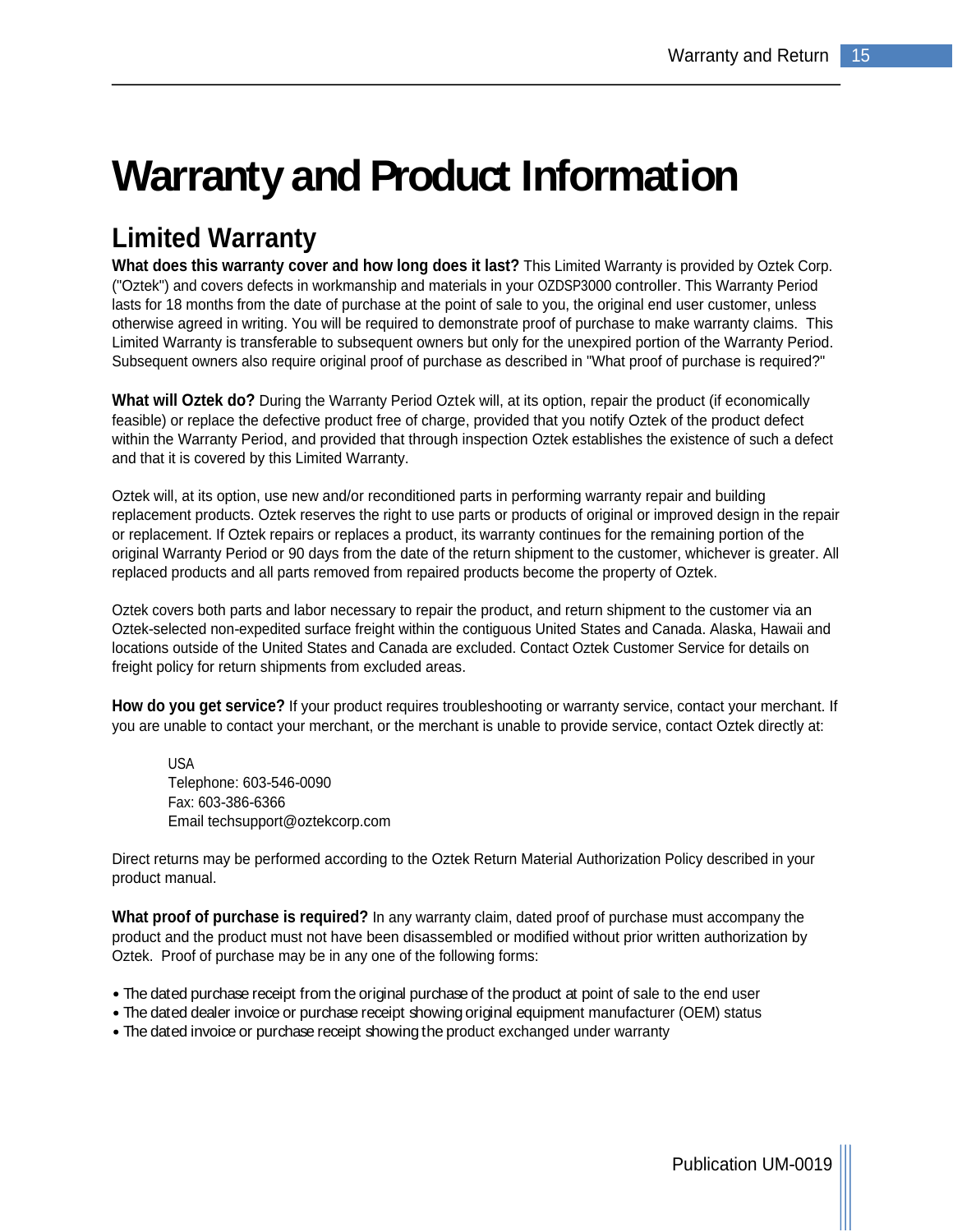**What does this warranty not cover?** Claims are limited to repair and replacement, or if in Oztek's discretion that is not possible, reimbursement up to the purchase price paid for the product. Oztek will be liable to you only for direct damages suffered by you and only up to a maximum amount equal to the purchase price of the product. This Limited Warranty does not warrant uninterrupted or error-free operation of the product or cover normal wear and tear of the product or costs related to the removal, installation, or troubleshooting of the customer's electrical systems. This warranty does not apply to and Oztek will not be responsible for any defect in or damage to:

a) The product if it has been misused, neglected, improperly installed, physically damaged or altered, either internally or externally, or damaged from improper use or use in an unsuitable environment b) The product if it has been subjected to fire, water, generalized corrosion, biological infestations, or input voltage that creates operating conditions beyond the maximum or minimum limits listed in the Oztek product specifications including high input voltage from generators and lightning strikes c) The product if repairs have been done to it other than by Oztek or its authorized service centers (hereafter "ASCs")

d) The product if it is used as a component part of a product expressly warranted by another manufacturer

e) The product if its original identification (trade-mark, serial number) markings have been defaced, altered, or removed

f) The product if it is located outside of the country where it was purchased

g) Any consequential losses that are attributable to the product losing power whether by product malfunction, installation error or misuse.

### **Disclaimer**

#### **Product**

THIS LIMITED WARRANTY IS THE SOLE AND EXCLUSIVE WARRANTY PROVIDED BY OZTEK IN CONNECTION WITH YOUR OZTEK PRODUCT AND IS, WHERE PERMITTED BY LAW, IN LIEU OF ALL OTHER WARRANTIES, CONDITIONS, GUARANTEES, REPRESENTATIONS, OBLIGATIONS AND LIABILITIES, EXPRESS OR IMPLIED, STATUTORY OR OTHERWISE IN CONNECTION WITH THE PRODUCT, HOWEVER ARISING (WHETHER BY CONTRACT, TORT, NEGLIGENCE, PRINCIPLES OF MANUFACTURER'S LIABILITY, OPERATION OF LAW, CONDUCT, STATEMENT OR OTHERWISE), INCLUDING WITHOUT RESTRICTION ANY IMPLIED WARRANTY OR CONDITION OF QUALITY, MERCHANTABILITY OR FITNESS FOR A PARTICULAR PURPOSE. ANY IMPLIED WARRANTY OF MERCHANTABILITY OR FITNESS FOR A PARTICULAR PURPOSE TO THE EXTENT REQUIRED UNDER APPLICABLE LAW TO APPLY TO THE PRODUCT SHALL BE LIMITED IN DURATION TO THE PERIOD STIPULATED UNDER THIS LIMITED WARRANTY. IN NO EVENT WILL OZTEK BE LIABLE FOR: (a) ANY SPECIAL, INDIRECT, INCIDENTAL OR CONSEQUENTIAL DAMAGES, INCLUDING LOST PROFITS, LOST REVENUES, FAILURE TO REALIZE EXPECTED SAVINGS, OR OTHER COMMERCIAL OR ECONOMIC LOSSES OF ANY KIND, EVEN IF OZTEK HAS BEEN ADVISED, OR HAD REASON TO KNOW, OF THE POSSIBILITY OF SUCH DAMAGE, (b) ANY LIABILITY ARISING IN TORT, WHETHER OR NOT ARISING OUT OF OZTEK'S NEGLIGENCE, AND ALL LOSSES OR DAMAGES TO ANY PROPERTY OR FOR ANY PERSONAL INJURY OR ECONOMIC LOSS OR DAMAGE CAUSED BY THE CONNECTION OF A PRODUCT TO ANY OTHER DEVICE OR SYSTEM, AND (c) ANY DAMAGE OR INJURY ARISING FROM OR AS A RESULT OF MISUSE OR ABUSE, OR THE INCORRECT INSTALLATION, INTEGRATION OR OPERATION OF THE PRODUCT. IF YOU ARE A CONSUMER (RATHER THAN A PURCHASER OF THE PRODUCT IN THE COURSE OF A BUSINESS) AND PURCHASED THE PRODUCT IN A MEMBER STATE OF THE EUROPEAN UNION, THIS LIMITED WARRANTY SHALL BE SUBJECT TO YOUR STATUTORY RIGHTS AS A CONSUMER UNDER THE EUROPEAN UNION PRODUCT WARRANTY DIRECTIVE 1999/44/EC AND AS SUCH DIRECTIVE HAS BEEN IMPLEMENTED IN THE EUROPEAN UNION MEMBER STATE WHERE YOU PURCHASED THE PRODUCT. FURTHER, WHILE THIS LIMITED WARRANTY GIVES YOU SPECIFIC LEGAL RIGHTS, YOU MAY HAVE OTHER RIGHTS WHICH MAY VARY FROM EU MEMBER STATE TO EU MEMBER STATE OR, IF YOU DID NOT PURCHASE THE PRODUCT IN AN EU MEMBER STATE, IN THE COUNTRY YOU PURCHASED THE PRODUCT WHICH MAY VARY FROM COUNTRY TO COUNTRY AND JURISDICTION TO JURISDICTION.